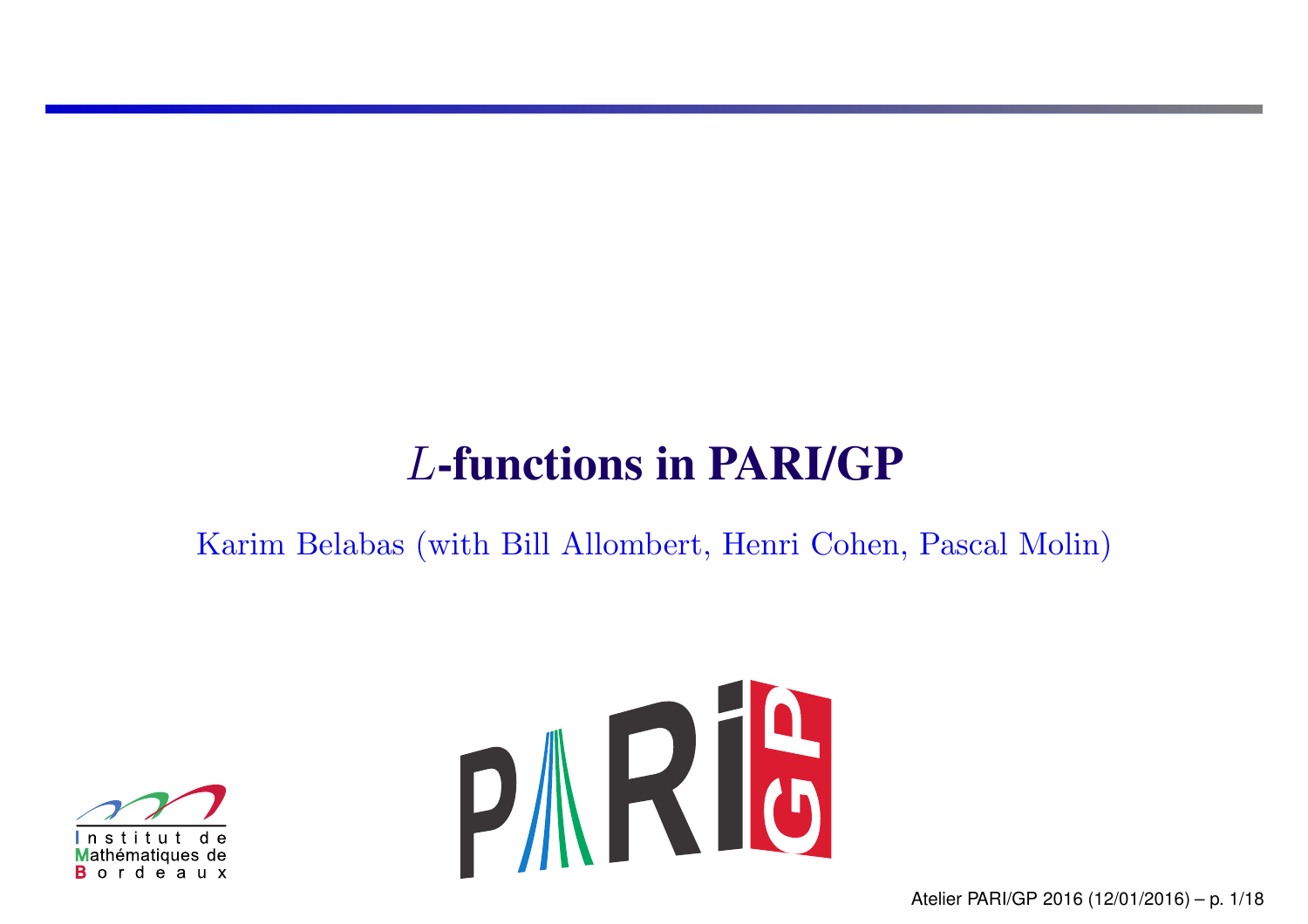# First part: Theory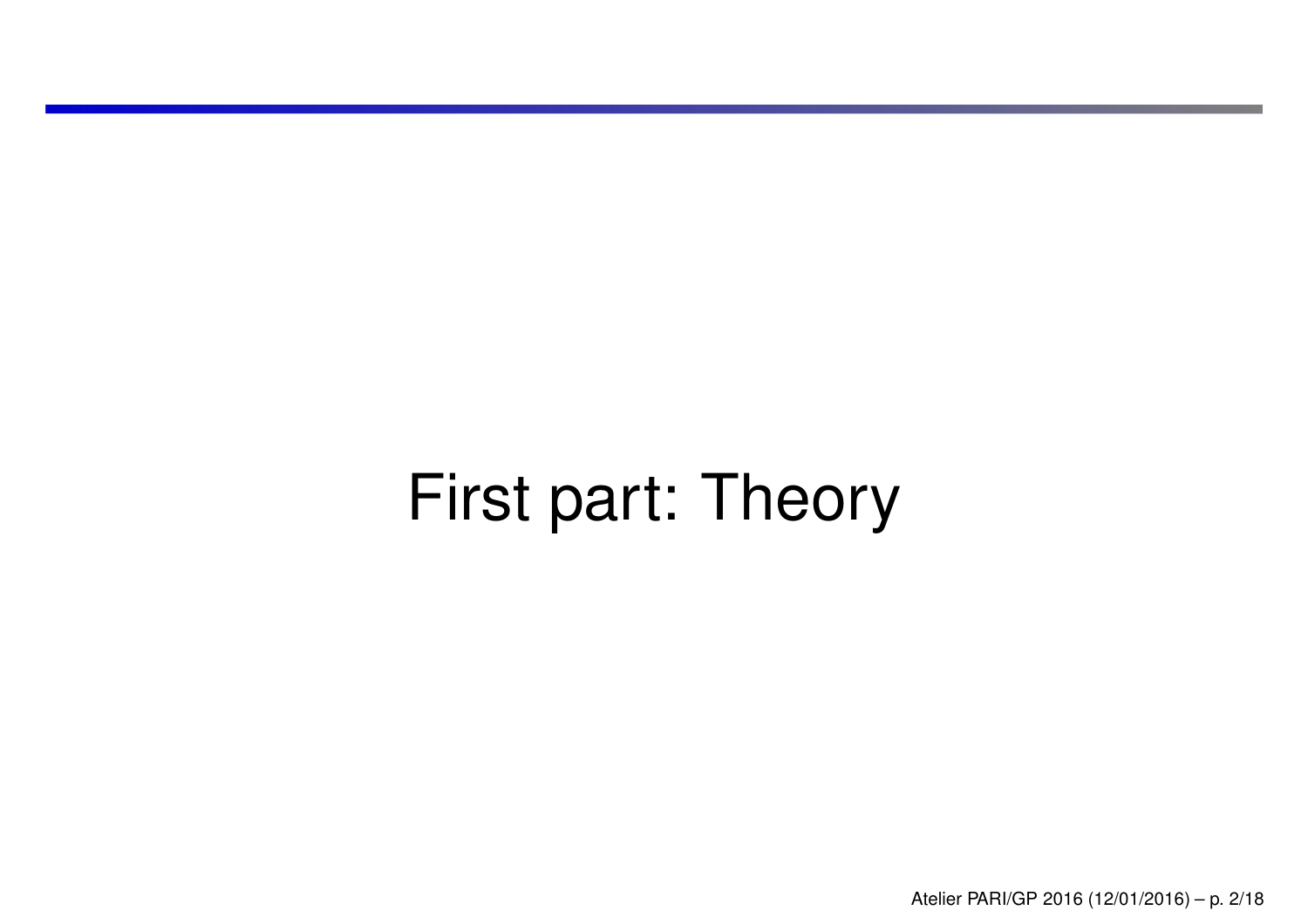## *L* and  $\Lambda$ -functions (1/3)

Let  $\Gamma_{\mathbb{R}}(s) = \pi^{-s/2} \Gamma(s/2)$ , where  $\Gamma$  is Euler's gamma function; given a  $d$ -tuple  $A = [\alpha_1, \ldots, \alpha_d] \in \mathbb{C}^d$ , let  $\gamma_A := \prod_{\alpha \in A} \Gamma_R(s + \alpha)$ 

Given

- a sequence  $a = (a_n)_{n \geq 1}$  of complex numbers such that  $a_1 = 1$ ,
- **a** positive *conductor*  $N \in \mathbb{Z}_{>0}$ ,
- a *gamma factor*  $\gamma_A$  as above,

we consider the Dirichlet series

$$
L(a,s) = \sum_{n \geq 1} a_n n^{-s}
$$

and the associated completed function

$$
\Lambda_{N,A}(a,s) = N^{s/2} \cdot \gamma_A(s) \cdot L(a,s).
$$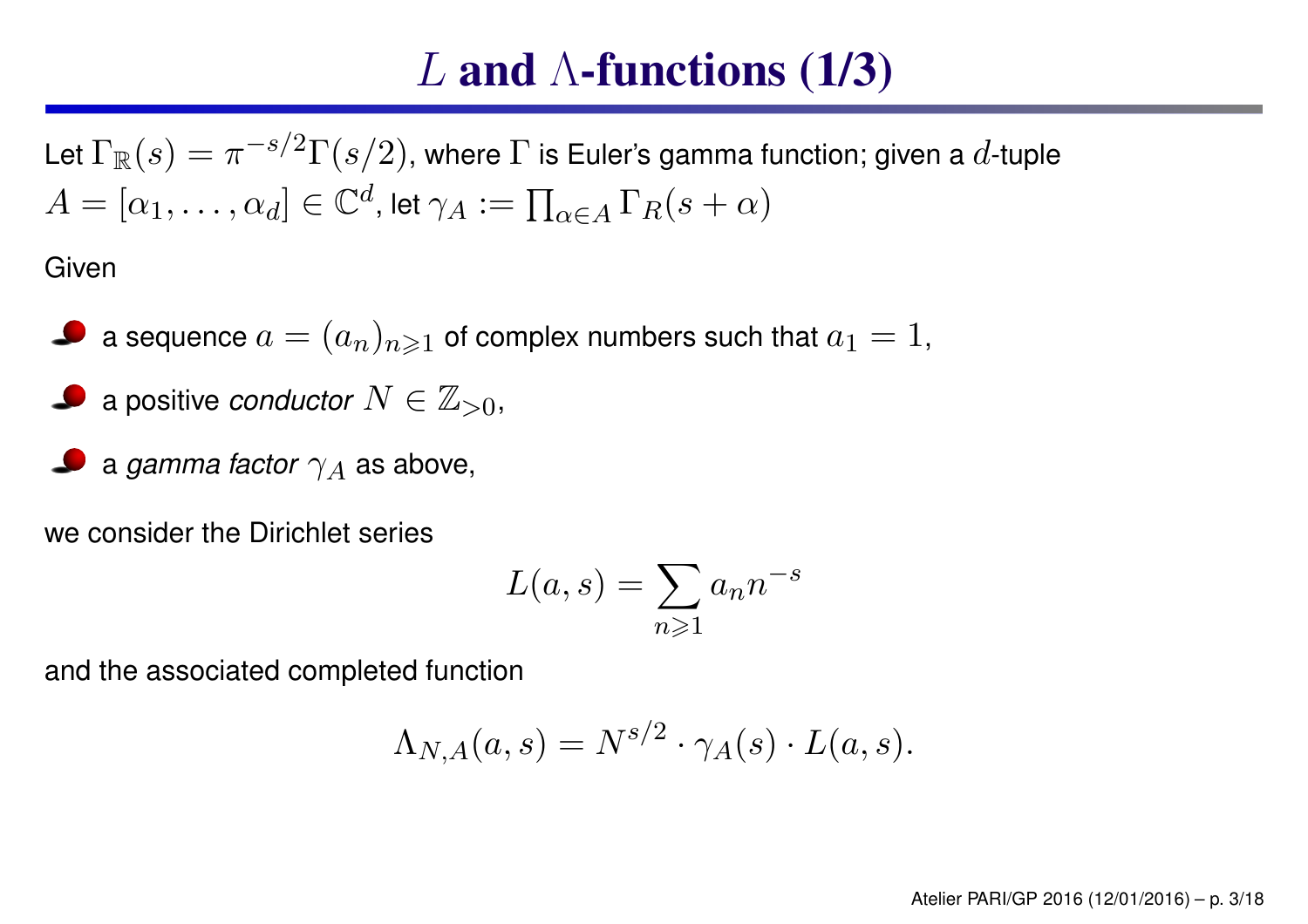## *L* and Λ-functions (2/3)

A *weak L*-function is a Dirichlet series  $L(s) = \sum_{n \geq 1} a_n n^{-s}$  such that

- The coefficients  $a_n = O_{\varepsilon}(n^{C+\varepsilon})$  have polynomial growth. Equivalently,  $L(s)$  converges absolutely in some right half-plane  $\Re(s) > C + 1$ .
- The function *<sup>L</sup>*(*s*) has <sup>a</sup> meromorphic continuation to the whole complex plane with finitely many poles.

This becomes an *L-function* if it satisfies <sup>a</sup> functional equation: there exist <sup>a</sup> "dual" sequence *<sup>a</sup>*<sup>∗</sup> defining a weak  $L$ -function  $L(a^*, s)$ , an integer  $k$ , and completed functions

$$
\Lambda(a,s) = N^{s/2} \gamma_A(s) \cdot L(a,s),
$$

$$
\Lambda(a^*, s) = N^{s/2} \gamma_A(s) \cdot L(a^*, s),
$$

such that  $\Lambda(a, k - s) = \Lambda(a^*, s)$  for all regular points.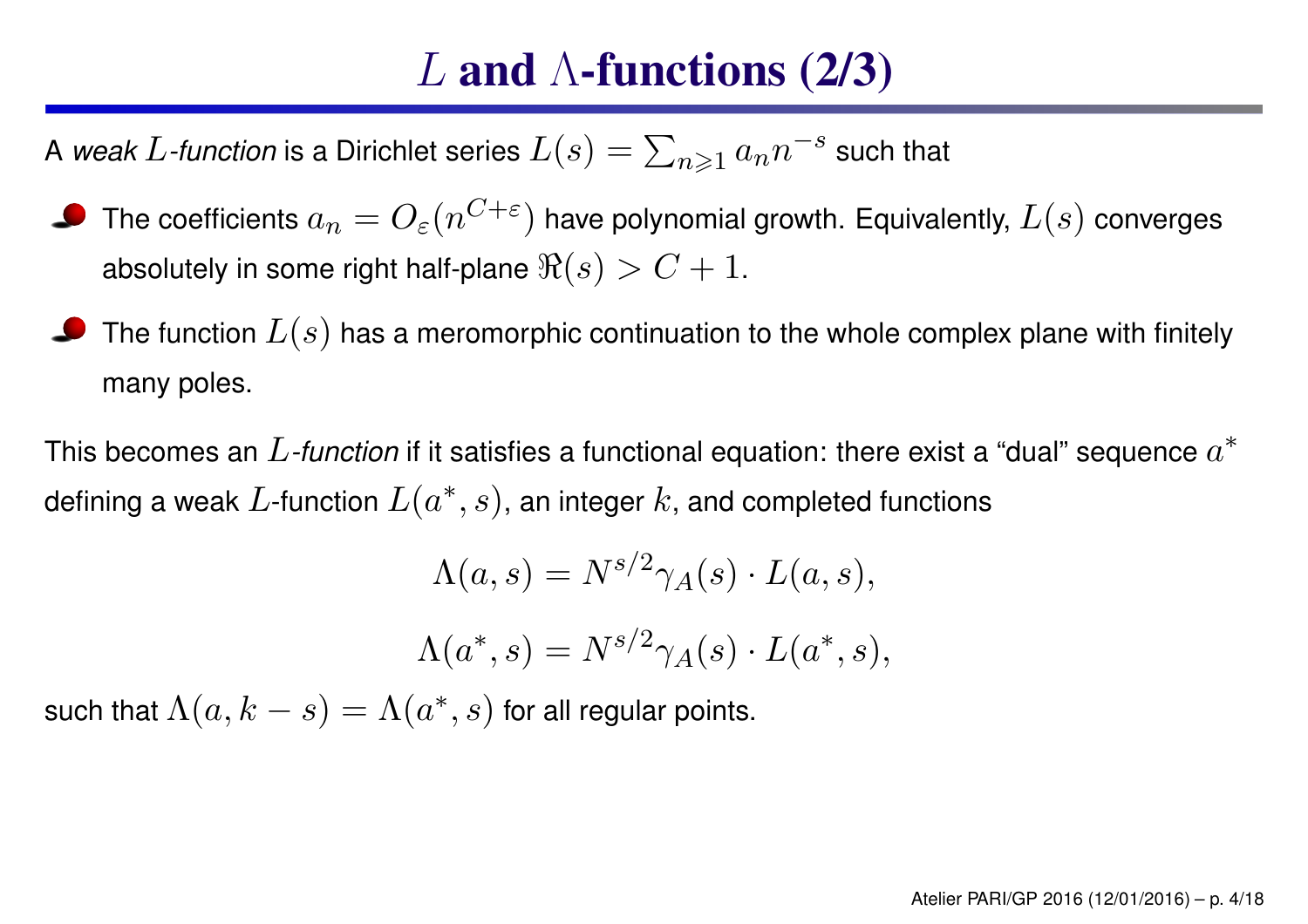# *L* and Λ-functions (3/3)

In number theory, additional constraints arise

- $a^* = \varepsilon \cdot \overline{a}$  for some *root number*  $\varepsilon$  of modulus 1; often,  $\varepsilon = \pm 1$ ;
- the complex coeffients  $a$  live in the ring of integer of some fixed number field, often in  $\mathbb Z$  or a cyclotomic ring <sup>Z</sup>[*ζ*];
- $\bullet$  the growth exponent such that  $a_n = O_{\varepsilon}(n^{C+\varepsilon})$  can be taken as  $C = (k-1)/2$  if  $L$  is entire (Ramanujan-Petersson), and  $C = k - 1$  otherwise;
- $\bullet$  the *L*-function satisfies an Euler product  $L(s) = \prod_{p \text{ prime}} L_p(s)$ , where the local factor  $L_p(s)$  is a rational function in  $p^{-s}$ ;
- the  $\alpha_i$  are integers, often in  $\{0,1\}$ .

The current PARI implementation assumes that  $a^* = \varepsilon \cdot \overline{a}$  and chooses  $C$  as above; these restrictions are being removed.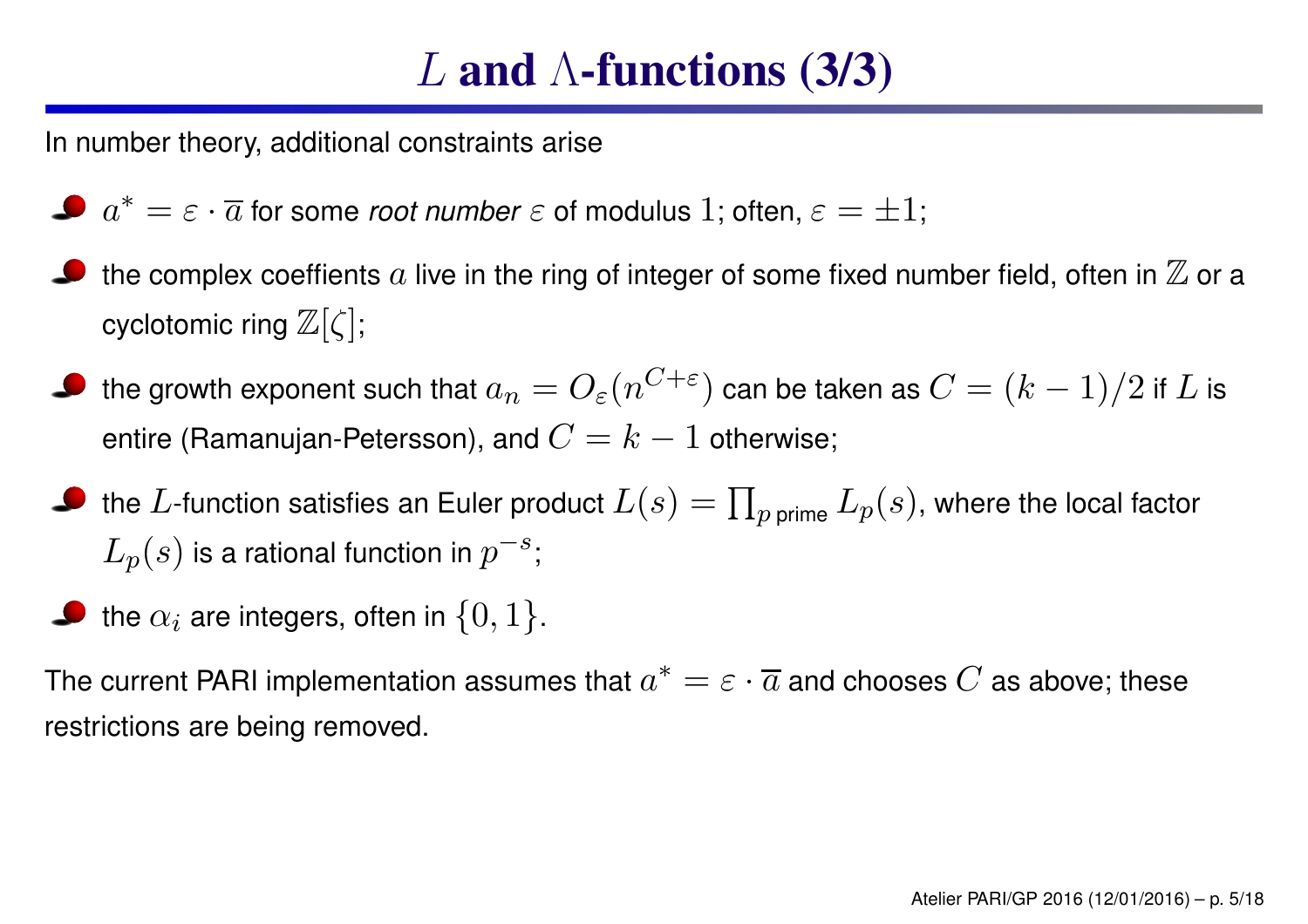#### Θ-functions

To an *L*-function, we associate <sup>a</sup> Theta function via Mellin inversion: for positive real *<sup>t</sup> <sup>&</sup>gt;* 0, we let

$$
\theta(a,t):=\frac{1}{2\pi i}\int_{\Re(s)=c}t^{-s}\Lambda(s)\,ds
$$

where *c* is any positive real number  $c > C + 1$  such that  $c + \Re(a) > 0$  for all  $a \in A$ . In fact, we have

$$
\theta(a,t)=\sum_{n\geqslant 1} a_n K(nt/N^{1/2}) \quad \text{where} \quad K(t):=\frac{1}{2\pi i} \int_{\Re(s)=c} t^{-s} \gamma_A(s)\,ds
$$

and this function is analytic for complex *t* such that  $\Re(t^{2/d}) > 0$ , i.e. in a cone containing the positive real half-line. The functional equation for  $\Lambda$  translates into

$$
\theta(a,1/t) - t^k \theta(a^*,t) = P_{\Lambda}(t),
$$

where  $P_{\Lambda}$  is a polynomial in  $t$  and  $\log t$  given by the Taylor development of the polar part of  $\Lambda$ : there are no  $\log$ 's if all poles are simple, and  $P=0$  if  $\Lambda$  is entire.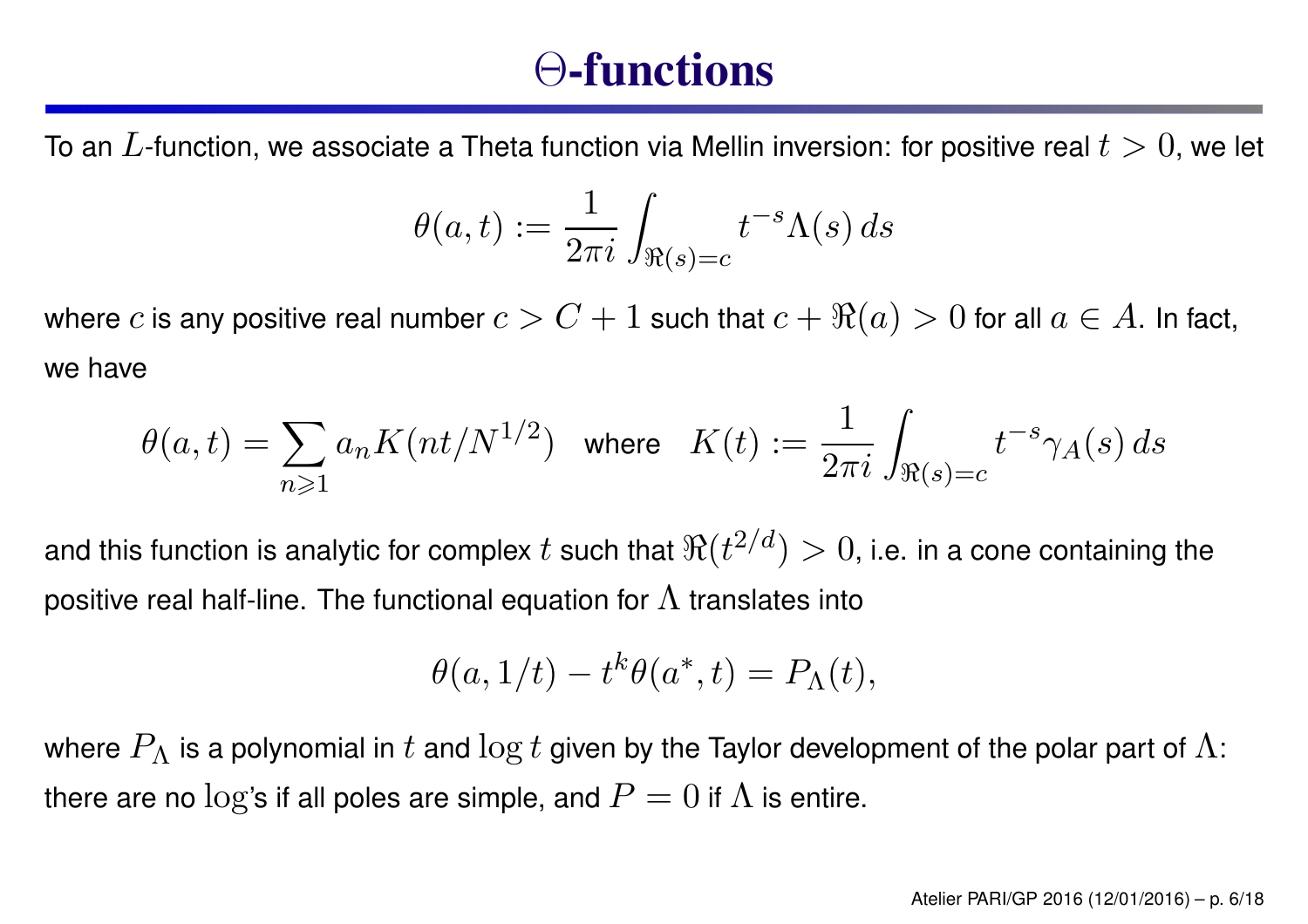# Main algorithms (1/2)

 $\bf{First\,\, Goal:}$  Approximate  $L(a,s)$ ,  $\Lambda(a,s)$ ,  $\theta(a,t)$  and their derivatives at regular points.

(1) Compute the inverse Mellin transform of  $\gamma_A(s)$ :

$$
G(x) = \frac{1}{2\pi i} \int_{\Re(s)=c} x^{-s} \gamma_A(s) ds.
$$

For large  $x$ ,  $G(x)$  decreases exponentially, roughly as  $\exp(-d\pi \operatorname{Re}(x^{2/d}))$ . Complexity  $\widetilde{O}(B^c)$  for absolute error  $< 2^{-B}$  and  $c(d) \leqslant 3$  (e.g.  $c(1) = 1$ )

(2) Compute

$$
\theta(a,t) = \sum_{n\geqslant 1} a_n G(nt/N^{1/2});
$$

for  $t\geqslant 1$ , absolute error  $2^{-B}$ , use roughly  $N^{1/2}B^{d/2}$  terms.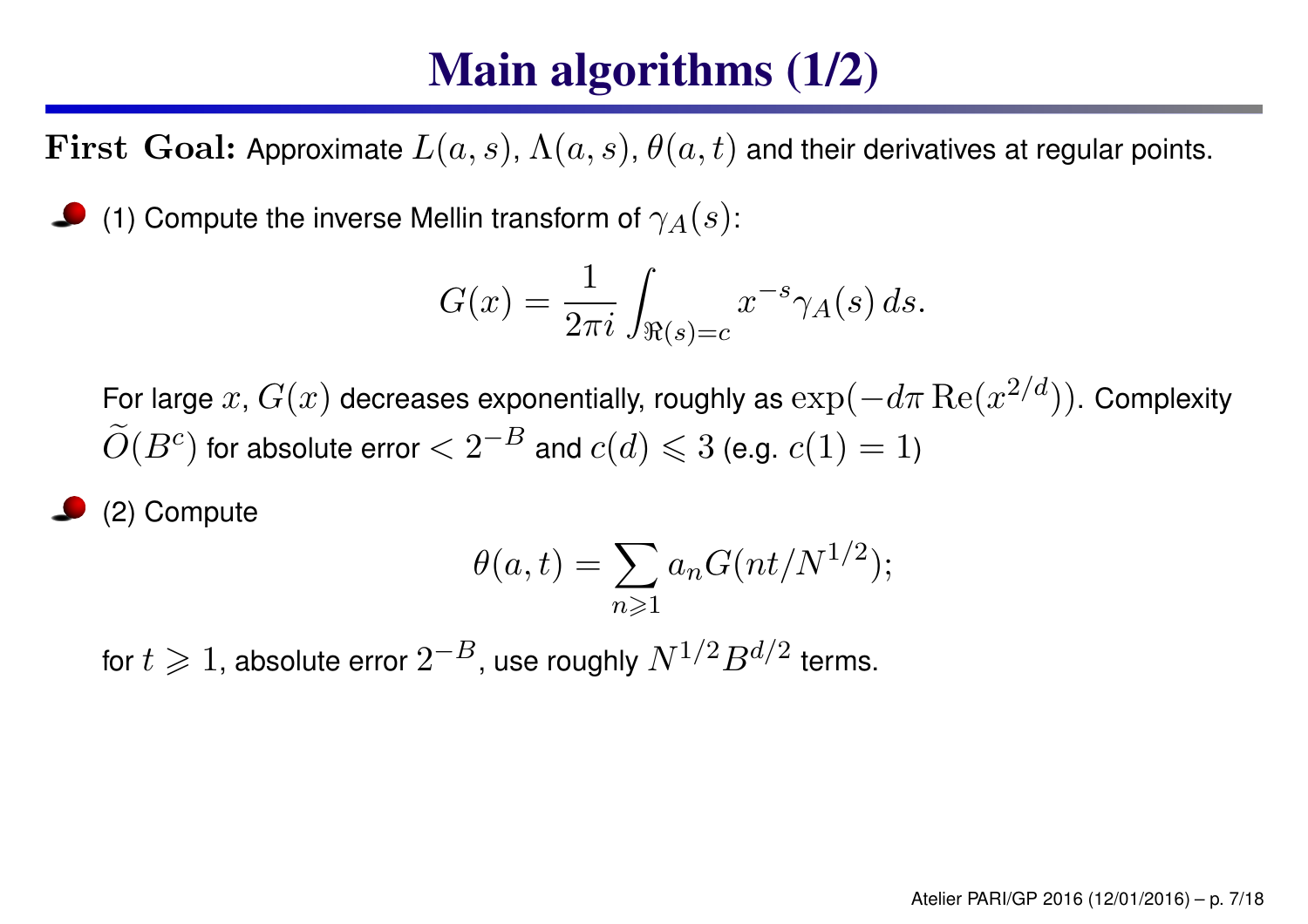# Main algorithms (2/2)

(3) Compute, for  $h$  small enough,  $\Lambda(a,s) \approx \sum_{n \in \mathbb{Z}} \Lambda(a,s+2\pi i n/h)$ 

$$
= \text{explicit polar part} + h \sum_{m \geq 1} e^{mhs} \theta(a, e^{mh}) + h \sum_{m \geq 1} e^{mh(k-s)} \theta(a^*, e^{mh})
$$

The coefficients  $\theta(a,e^{mh}), \theta(a^*,e^{mh})$  are independent of  $s!$ 

(4) Compute

$$
L(a,s) = \Lambda(a,s)N^{-s/2}/\gamma_A(s).
$$

 ${\bf Secundary\,\, Goal:}$  If some of the quantities needed before are unknown (e.g.  $N$  or  $a_2$  or. . . ), guess them from  $\theta$ 's functional equation evaluated in many points.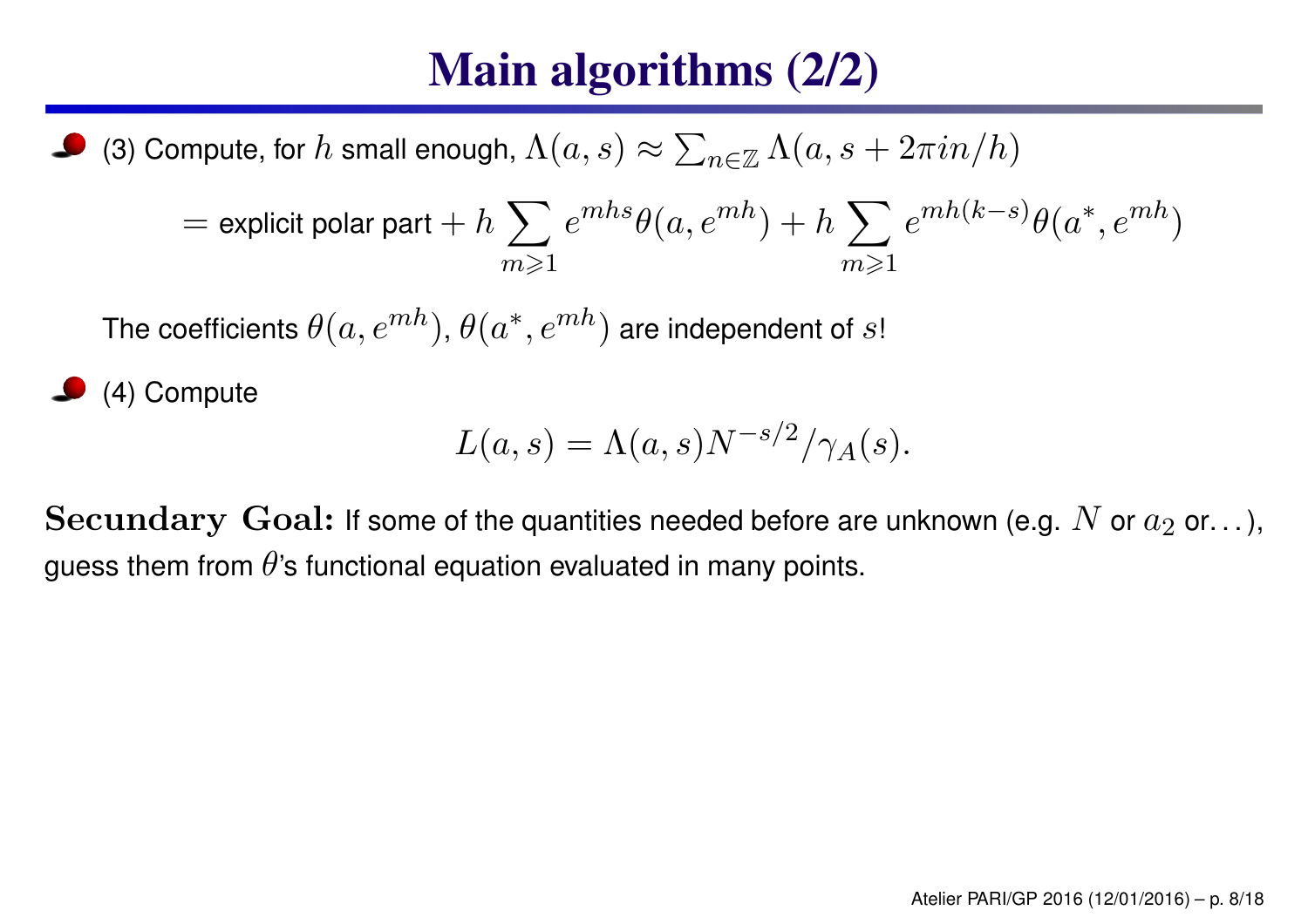# Second part: Practice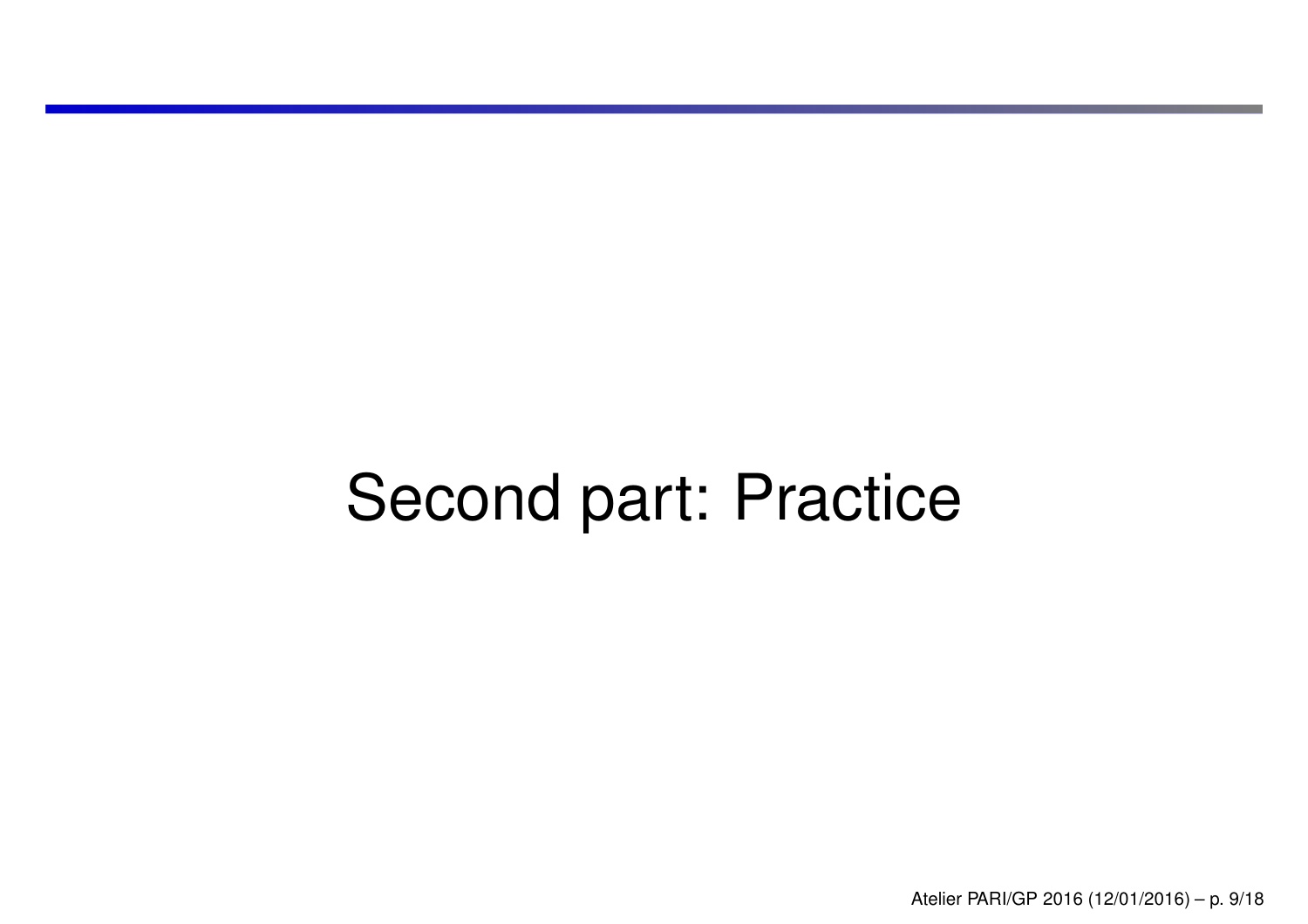## Data structures describing *L* and Theta functions

In PARI/GP we have 3 levels of description for Theta or *L*-functions:

- an Lmath is an high-level description of the underlying mathematical situation, to which e.g., we associate the  $a_{\bm p}$  as traces of Frobenius elements; this is done via constructors to be described shortly.
- an Ldata is <sup>a</sup> low-level description, containing the complete datum  $(a,a^*,A,k,N,\Lambda$ 's polar part). This is obtained via the function lfuncreate.
- an Linit contains an Ldata and everything needed for fast *numerical* computations in <sup>a</sup> certain *domain*: it specifies
	- (1) the functions to be considered either  $L^{(j)}(s)$  or  $\theta^{(j)}(t)$  for derivatives of order  $j\leqslant m,$ where  $m$  is now fixed;
	- (2)  $\;$  the range of arguments  $t$  or  $s$ , respectively to certain cones and rectangular regions;
	- (3) the output bit accuracy.

This is obtained via the functions lfuninit and lfunthetainit respectively.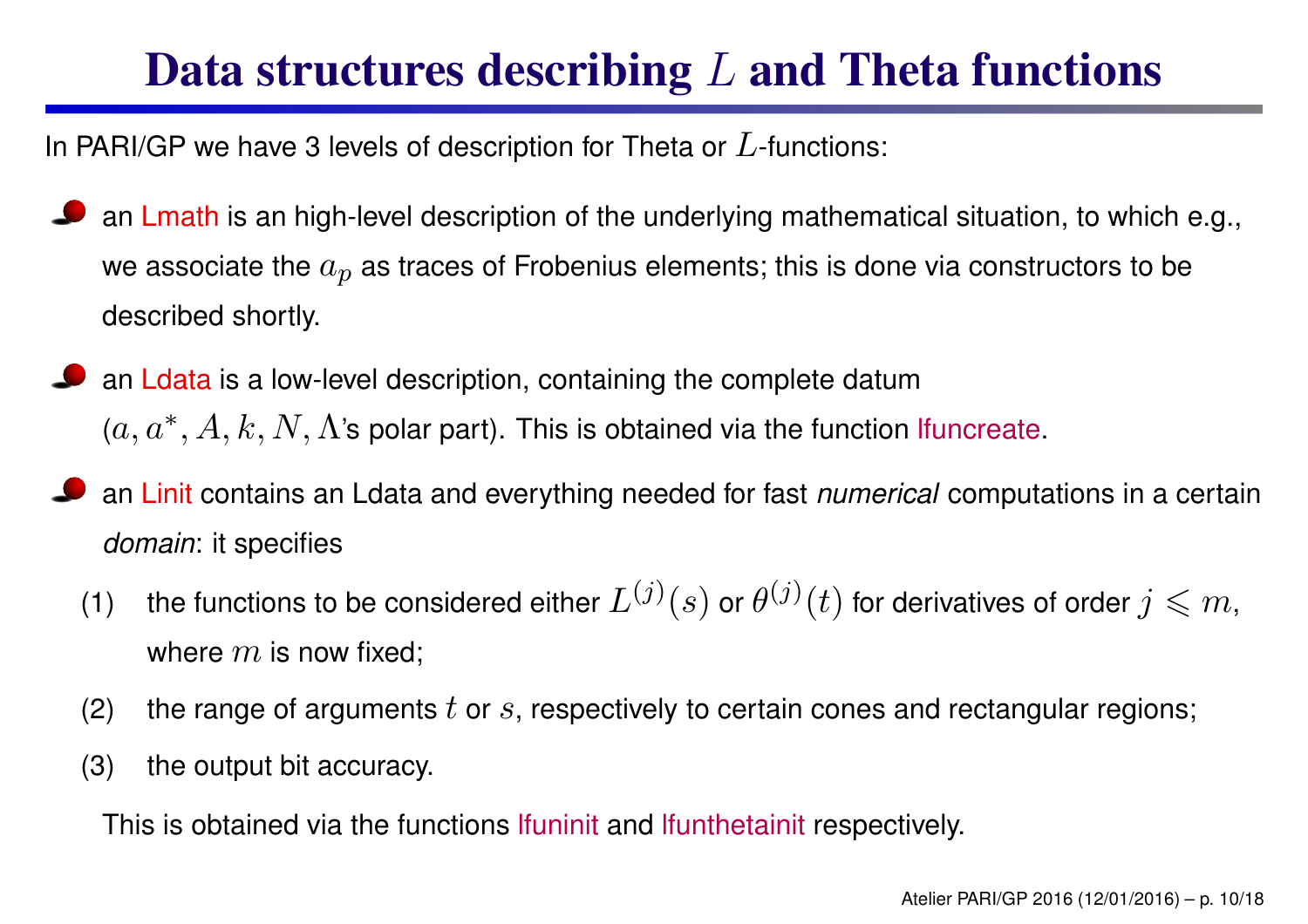#### First example: Riemann zeta

```
L = lfuncreate(1); \setminus \setminus 1' = Riemann zeta function
ltun(L, 2)lfunzeros(L,30)
\pb 32
L = 1funinit(L, [1/2, 0, 30]);
ploth(t = 0, 30, 1funhardy(L,t))
```
Generalization : Kronecker character. If  $D$  is a fundamental discriminant, then  ${\tt lfuncreate}({\tt D})$ is  $L((D/.),s).$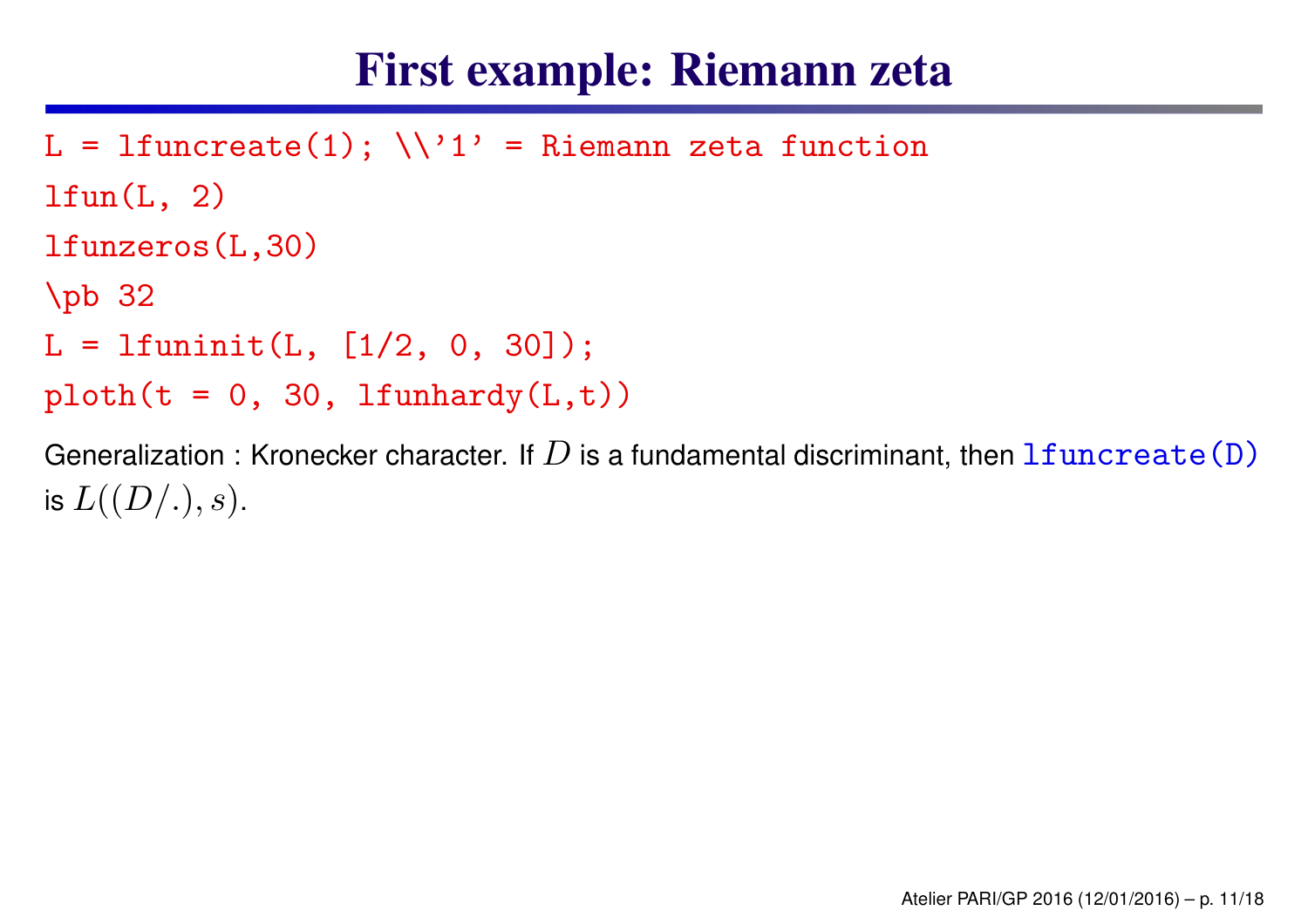#### Second example: Dedekind zeta

```
L = lfuncreate('x<sup>\hat{}3-2); \\Q(2\hat{}(1/3))</sup>
ltun(L, 2)lfunzeros(L,30)
\pb 32
L = 1funinit(L, [1/2, 0, 30]);
ploth(t = 0, 30, 1funhardy(L,t))
```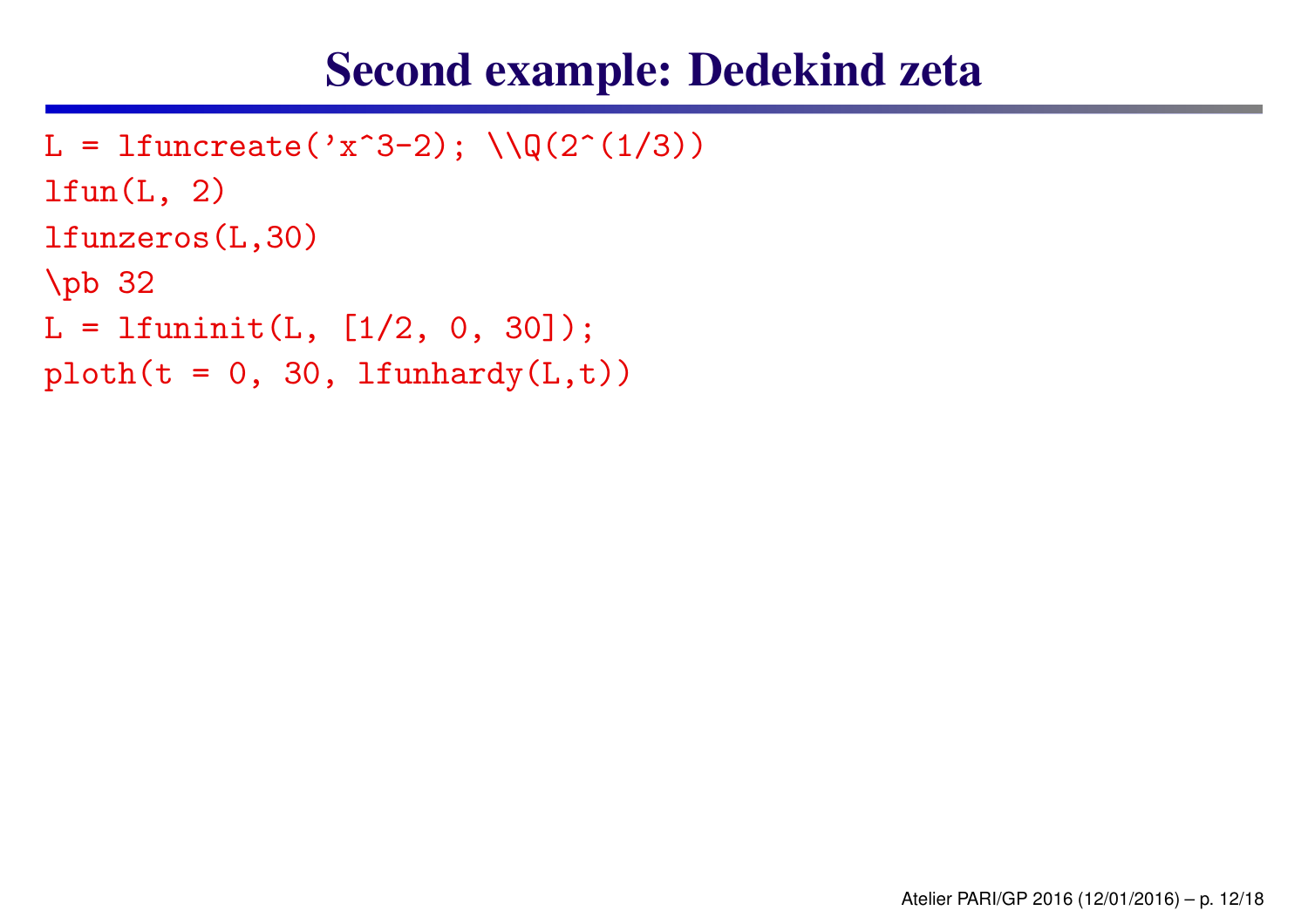#### Third example: Hasse-Weil zeta functions

```
E = ellinit([0, 0, 1, -7, 6]);
L = lfuncreate(E); \setminusL(E,s)
ltun(L, 1)lfun(E, 1)ltum(L, 1, 1)\backslash L'ltum(L, 1, 2)\12nd derivativelfun(L, 1, 3)\\3rd derivative
ellanalyticrank(E)
lfunzeros(L,30)
\pb 32
Lbad = lfuninit(L, [1/2, 0, 30]); \\BUG !!!
ploth(t = 0, 30, 1funhardy(Lbad,t))L = lfuninit(L, [1, 0, 30]); \\Better
ploth(t = 0, 30, 1funhardy(L,t))
```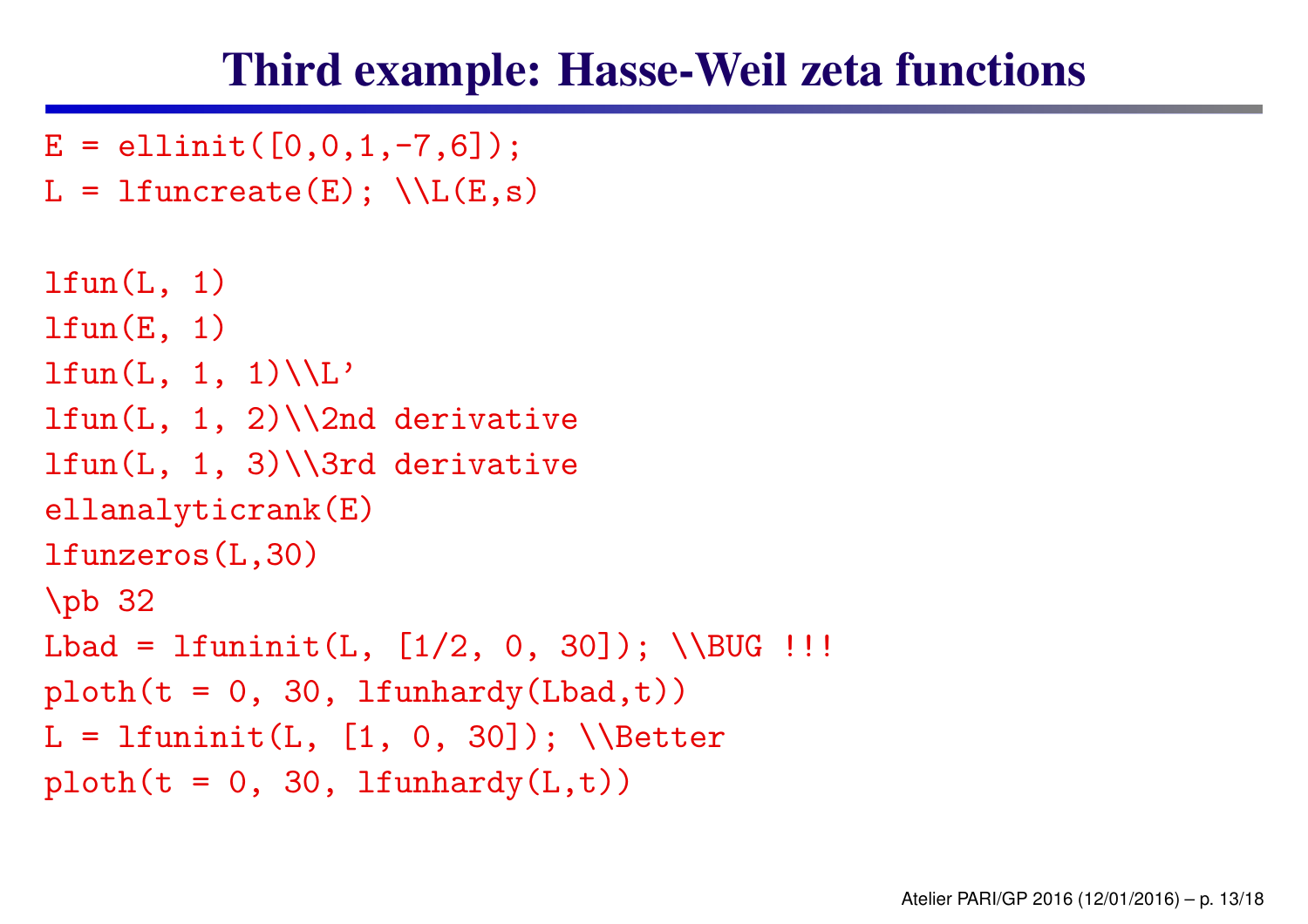#### Dirichlet characters (1/3)

In PARI/GP, given <sup>a</sup> *finite* abelian group

$$
G = (\mathbb{Z}/o_1\mathbb{Z})g_1 \oplus \cdots \oplus (\mathbb{Z}/o_d\mathbb{Z})g_d,
$$

with fixed generators  $g_i$  of respective order  $o_i$ , then

the *column* vector  $[x_1,\ldots,x_d]$  $\tau$  represents the element  $g \cdot x := \sum_{i \leqslant d} x_i g_i;$ 

the *row v*ector  $[c_1,\ldots,c_d]$ , represents the character mapping  $g_i\mapsto e(c_i/o_i)$  for each  $i.$ 

The group  $G$  is given by a GP structure, e.g.  $\mathtt{bid}, \mathtt{bnf}, \mathtt{bnr}.$  We can choose  $(g_i) := G.\mathtt{gen}$ (SNF generators), hence  $(o_i) = G.\texttt{cyc}$  and  $o_d \mid \dots \mid o_1$  (elementary divisors). But it is possible to choose other generators.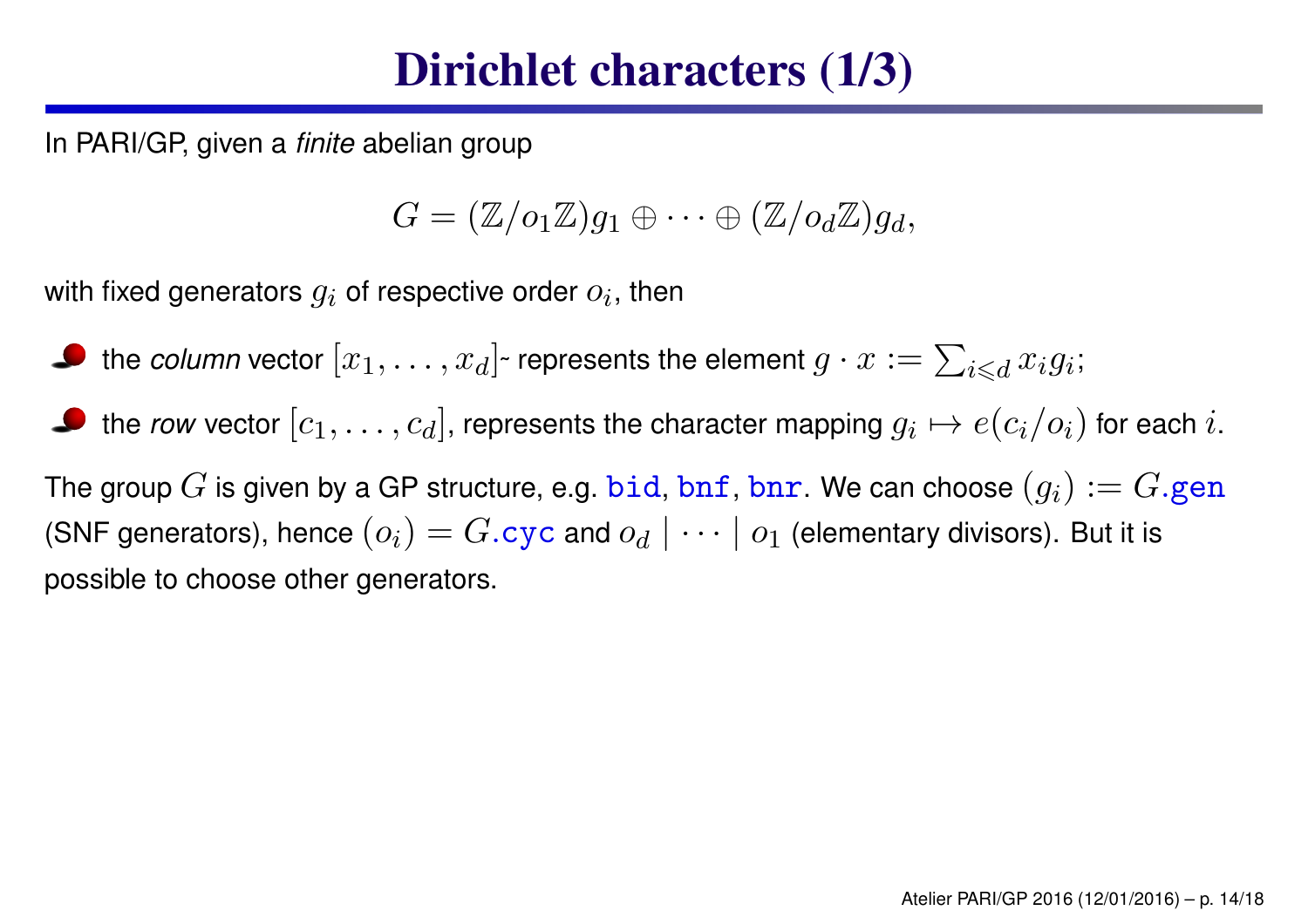## Dirichlet characters (2/3)

For Dirichlet characters modulo  $q=\prod_p p^{e_p}$ , there is another standard choice: Conrey generators (smallest primitive roots mod  $p^{e_p}$ ). Conrey logarithm/exponential: map between

- elements in  $(\mathbb{Z}/q\mathbb{Z})^*$ :  ${\tt znconreyexp},$
- their discrete logs in terms of the Conrey generators: znconreylog, <sup>a</sup> *column* vector.

To such an element  $m\in (\mathbb{Z}/q\mathbb{Z})^*$  we attach the Conrey character  $\chi_q(m,\cdot).$ 

See also znconreychar (in terms of SNF generators); so three possible representation of a character: one in terms of SNF generators and two (exp/log) in terms of Conrey generators.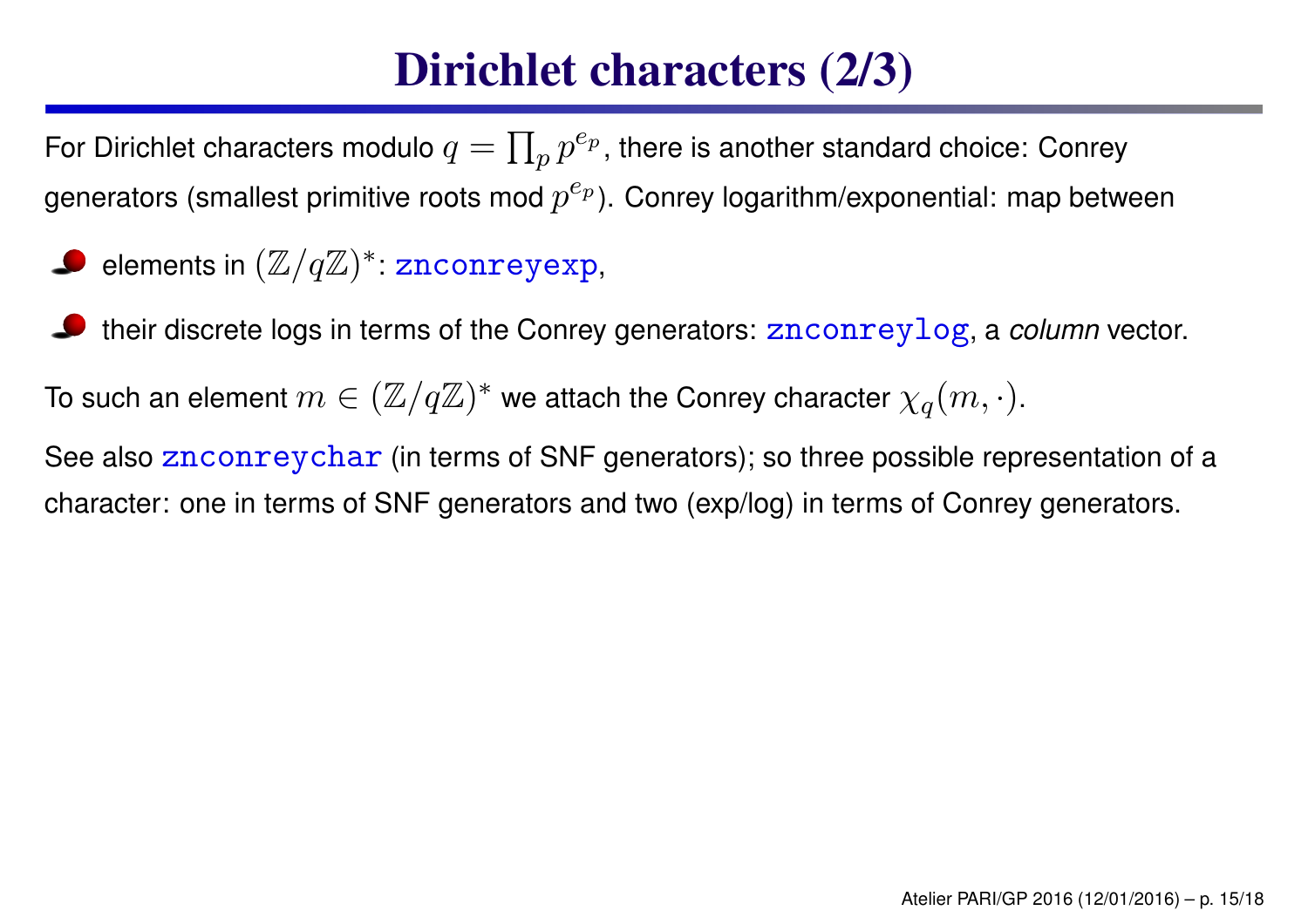#### Dirichlet characters (3/3)

```
G = idealstar(, 100);
G.cyc
chi = [2,0]; \\in terms of SNF gens.
m = znconreyexp(G, chi)
c = \text{znconreylog}(G, m)s = ideallog(, m, G) znconreylog(G, chi)
znconreychar(G, m)
znconreychar(G, c) \setminus \Bad input !
znconreychar(G, s) \\OK
```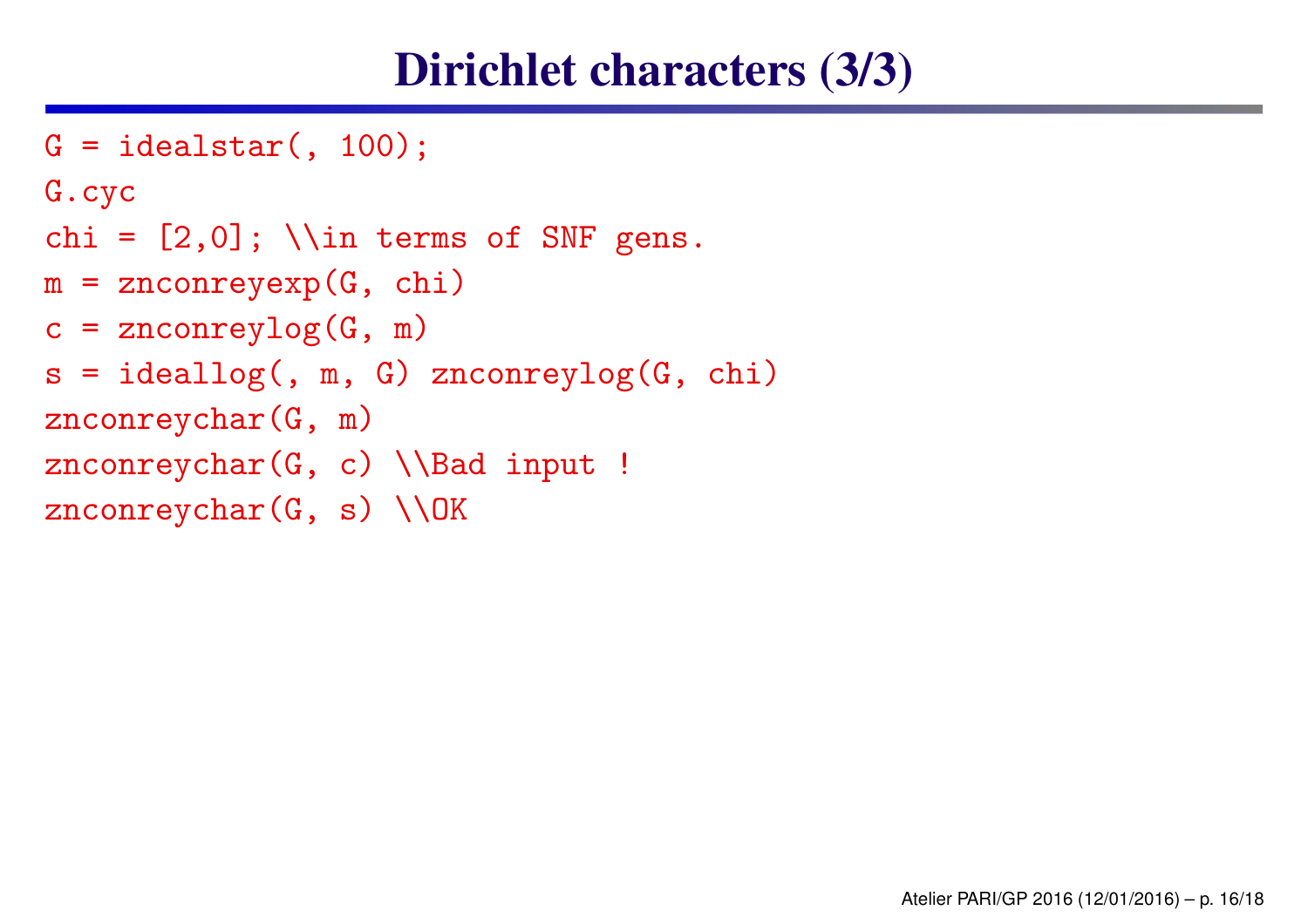#### Dirichlet *L*-function

```
N = 100; G = idealstar(, N); \(\frac{Z}{100Z})^*G.cyc
chi = [2, 0]L = 1funcreate([G, chi]);
znconreyconductor(G, chi) \\not primitive !
ltun(L, 1)lfunlambda(L, 1)
lfuntheta(L, 1)
N = znconreyconductor(G, chi, &chi0)
GO = idealstar(,N);
```